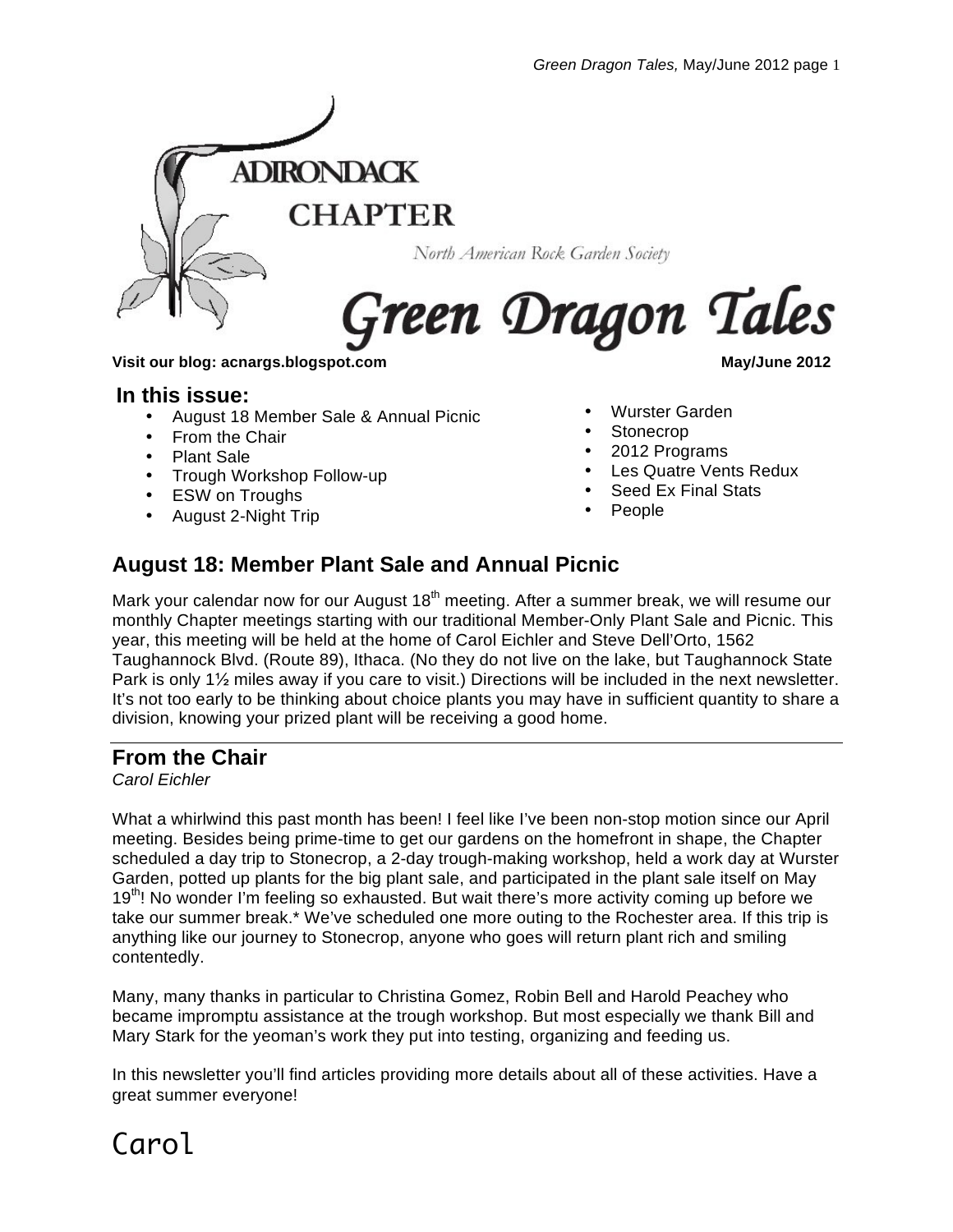**\*Note:** Even the newsletter will be taking a break. The next issue (July/August) will come out in time to alert you to our next meeting – the member-only sale and picnic.

#### **Whatta Sale!**

*Carol Eichler*

I'm going to go out on a limb and call our plant sale on May  $19<sup>th</sup>$  a big success. Why so? We made a lot of people happy with the new plants they purchased (myself included). And we had no plants left over. Well, actually we did, but the Cayuga Garden Club was more than happy to take our unsold plants (still some quality plants) for their free plant swap the following week-end. We're pleased with the amount of money raised too - \$1,369 a little less than average.

Many thanks to the many contributors…for donations of plants, for helping with set-up and sales, and for purchasing plants too. Everything went smoothly. If I were to change one thing, I'd get some folks committed up-front to help with clean-up. Every year the task seems to fall to David, BZ, and me who have been there from start to finish and we're exhausted.

Additionally at the sale we distributed a number of our brochures, got some membership renewals, and maybe even a few new members.

The Chapter got some nice advance coverage about our sale booth in a recent issue of Lancaster Farming. Here's the link: http://lfg.live.mediaspanonline.com/assets/8053665/B06LFWE-051212\_1.pdf.

## **Trough Workshop Follow-up**

For those who participated in the trough-making weekend May 5 and 6, be aware that your new trough(s) should be moist cured under plastic for at least a week and preferably for 3 weeks for ultimate strength. The troughs then need to be conditioned before planting to reduce their alkalinity so that the plants will not be harmed. Condition the troughs by leaving them outside in the rain for a couple months or by submerging them in a pond for at least a week.



Christina Gomez with her work-inprogress!

Once cured, the next issue is what planting medium to use that will provide the two essential ingredients of moisture and air. What mix will allow moisture retention simultaneously with good drainage? While never supplying a specific formula (sorry there is no "one size fits all" answer), Joyce Fingerut and Rex Murfitt who wrote the book *Creating and Planting Garden Troughs* make these suggestions: 1) Keep your ingredients down to 2 or 3 e.g. peat with perlite or coir with sand or humus, sand and grit; 2) Aim for materials of similar particle size to avoid compaction and help maintain critical air pockets; 3) Take into account the needs of the plants you are planting e.g. woodland plants may need more humus, acid-lovers would

prefer a peatier mix; 4) Take into consideration that, with our wet climate, drainage may be the more critical component than moisture retention; 5) Use good size drainage holes, unimpeded by "drainage material" (such as broken clay pots, but a screen placed over the drainage hole is fine) to help keep the area of saturated soil (where soil meets the bottom of the container) away from the roots of the plants.

And from John Gilrein, his words of wisdom on trough soil and plant suggestions: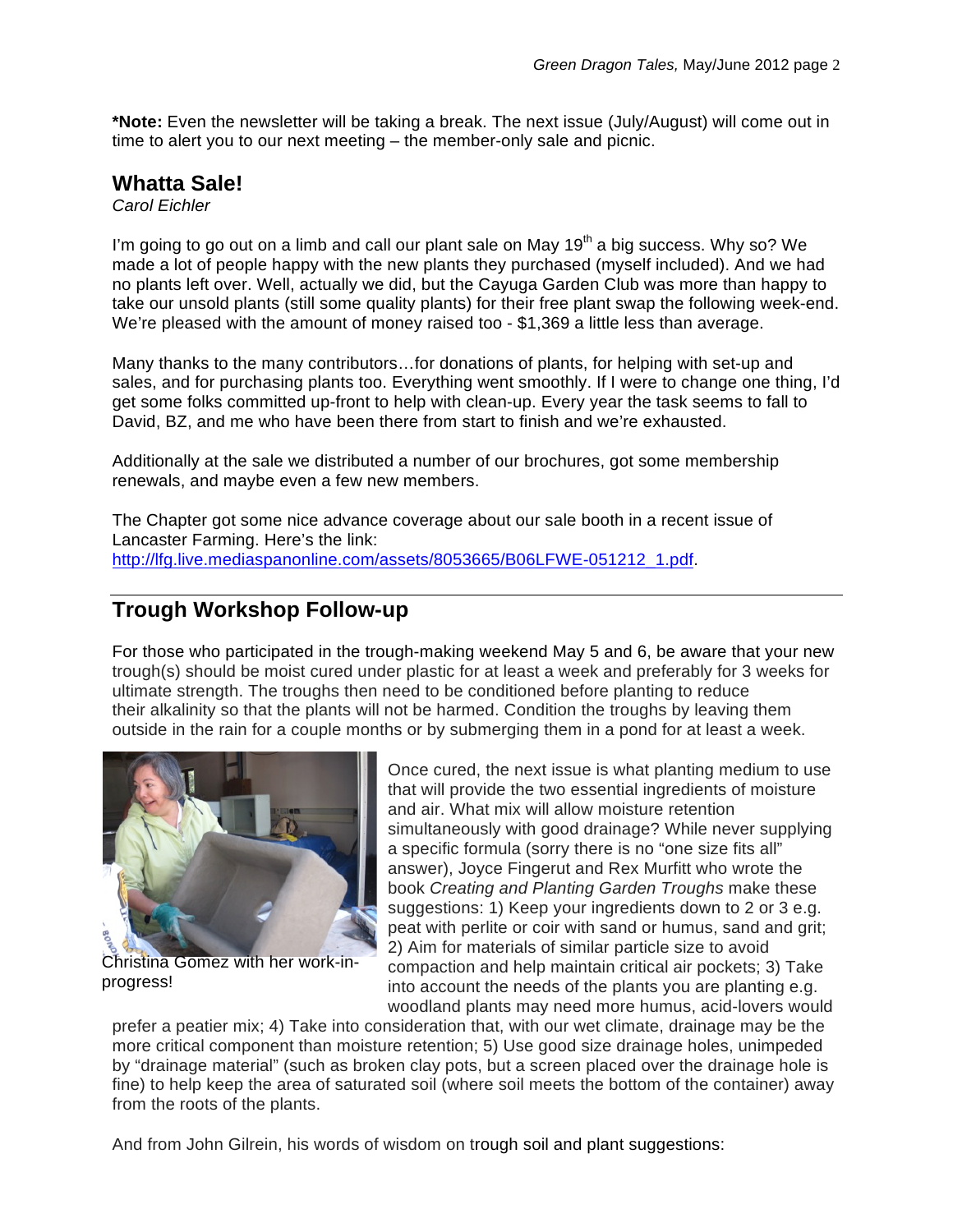- Plastic mesh bags from the grocer (the kind used to bag onions & oranges) make a nice permanent cover for the drainage holes to keep critters out and allow drainage. They're rot-proof and will last if well covered with soil. I fold it over itself (double or triple layer).
- If planting rock garden plants, one school of thought is to use mineral soil and avoid organic matter. Some true rock garden plants are susceptible to fungal diseases, especially in our humid climate with excess precipitation in the cold half of the year. Organic soil amendments encourage fungi. Of course this would not apply if one is planting eastern native or woodland plants. When planting nursery plants. I like to remove most of the potting mix, which is sometime too rich for the preferences of rock plants.
- Drainage is really critical. With our cold damp winters, the soil tends to stay moist to wet from October to April. Trough potting soil should include sand, gravel, vermiculite, perlite, and/or rock bits to ensure adequate drainage.
- Big box hardware stores have multiple types of bagged sand and gravel. Smaller hardware stores generally have sand & gravel as well. Sand is extremely variable in terms of particle size, mineral composition and pH. Quartz sands are good for plants that prefer acid conditions. The sand in the Wurster Garden (from a local quarry) has uneven particle sizes, and I believe it's alkaline (good for most rock garden plants). Some bagged sand has uneven particle sizes (not necessarily bad). If there is too much fine matter in the sand, rinsing it in a bucket a few times can remove most of the small particles (silt and clay) by pouring off the suspended muddy water. If the sand is too fine it may not provide adequate drainage. One rock garden book trough soil suggestion is 1 part soil, 1 part leaf mold, and 2 parts grit (gravel); (obviously a different school of thought than the avoid organic matter one).
- Choose plants preferring the same soil conditions in a single trough: scree, very well drained, moist well drained, etc. For scree, mix sand with gravel and a small amount of garden soil (use minimally amended soil, not too clayey). Use progressively more garden soil and less gravel as the plant needs change from scree to very well drained to moist well drained. Plants in nursery soils are frequently grown in controlled greenhouse conditions and not subject to the excess moisture of uncontrolled nature, so they might not have adequate drainage for NY winters. Rock garden books will frequently specify if plants require special conditions, like scree or woodland. If you use your troughs as pots for summer annuals, then bagged potting soil should work fine.
- Easy trough plants that stay in good condition and need minimal watering include sempervivums (the webbed ones make a really nice trough filler), sedums, drought tolerant Primulas (marginata and auricular), and wooly thyme. Sempervivums and sedums will thrive without being watered. Dwarf conifers are nice trough plants, if they're dwarf enough and the troughs are not too small.

Lastly, here is a suggested soil mix for troughs from NARGS' website:

Label indicating plants and their placement

- 4 parts coarse peat (to be measured) 4 parts Turface 3 parts coarse sand +
- 2 parts screened soil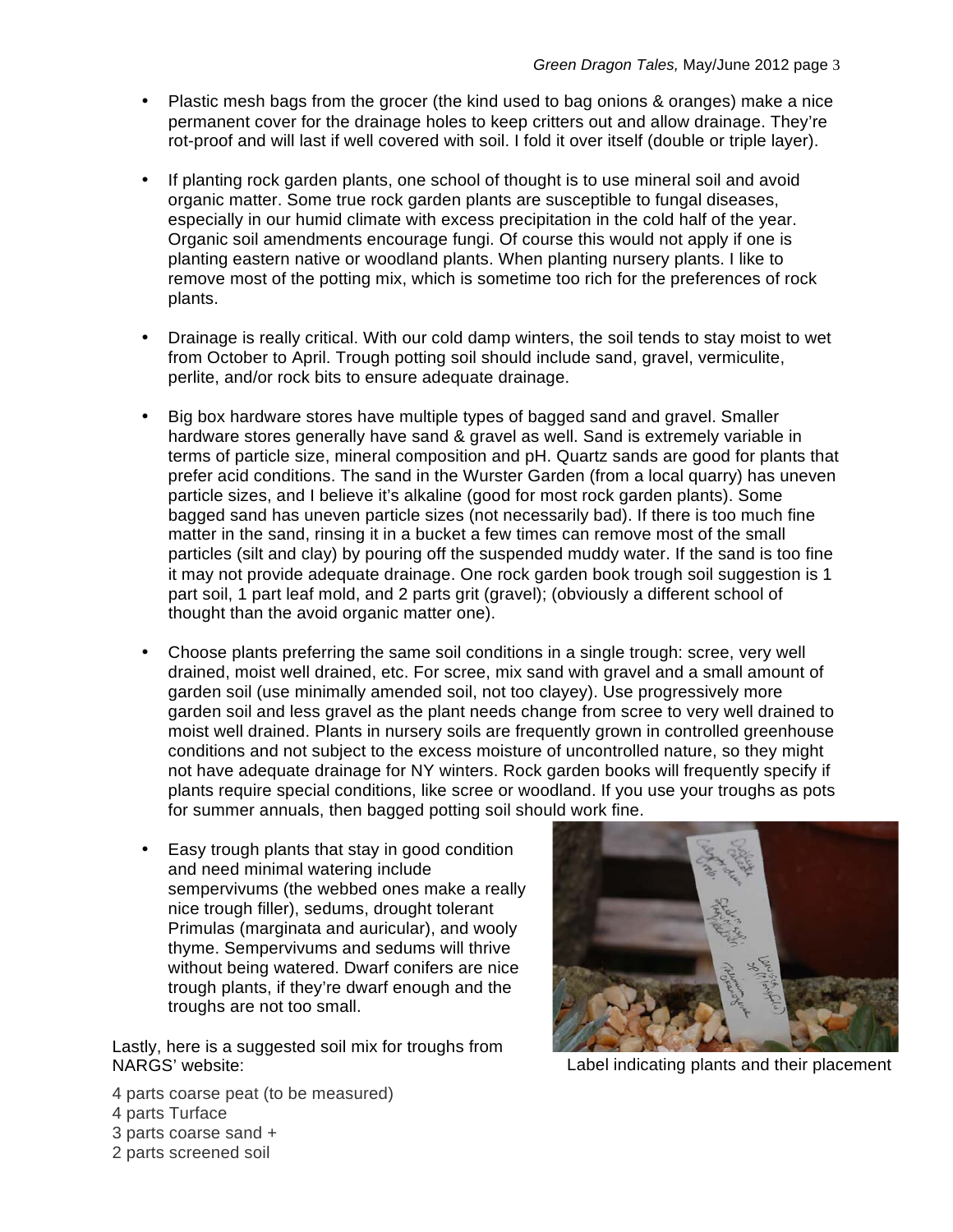Thanks to our April Plant-of-the-Month you should have a good start on planting material for your trough. Again Fingerut and Murfitt write this: "A trough environment, with its customdesigned soil plus various means of shelter, permits the growth of certain plants outside their usual zones of hardiness. The flip side of this is that factors such as wetness in winter rule out plants that would otherwise be hardy at the temperatures of a particular climate zone." Trial and error as to what succeeds for you is often the best teacher.

+According to Jim Borland, author of "Soils for Troughs," Handbook on Troughs, "Sharp" sand is *not* the superior sand type. …The best sand, is marble-shaped or spherical. Sand of this shape is …wind-deposited (aeolian) sand….The sand that most closely approximates aeolian sand's shape is usually that discarded by the construction trades because it does *not* fit together.

## **A Great Opportunity at ESW – Focus on Troughs**



The prairie at Jennings Environmental Center, one of the field trip choices

*Carol Eichler*

It seems like we have a theme going here. This Eastern Study Weekend "A T(October 12-14) in Pittsburgh provides near perfect timing for our Chapter. With no less than eight terrific speakers scheduled for presentations, this ESW is packing a lot into a few days. Evenings are for talks, daytime for your choice of field trips. But there's even more on the agenda - a trough show/competition, plant sales, and a dinner banquet. Maybe one of the best parts of attending is getting to meet and make face-to-face connections with fellow gardeners from all over the East and beyond. Registration until September 1<sup>st</sup> is \$300. Discounted hotel accommodations are at Four Points by Sheraton

Pittsburgh North (actually located in Mars, PA) for \$115 per night, double occupancy, including full breakfast. Generally, programs begin Friday evening and end early afternoon Sunday making a two-night stay possible if a little exhausting. Often there are optional pre- or postconference add-ons to visit private gardens – sorry no details on that yet – but they are certainly worthwhile if you have the time.

Ask anyone who has attended an ESW in the past (John Gilrein, Billie Jean, Harold Peachey, Robin Bell, Bill Plummer, me and probably others) and I'm almost certain you'll get the same answer – they're terrific and a real value! For purposes of cutting costs by sharing driving or rooms, I'm happy to coordinate this. It will be good to have our Chapter represented, if possible.

# **On the Road Again…to NYBG and Other Gardens**

Carol Eichler

Come one, come all as we travel to downstate New York to visit several public gardens. Departing August 30<sup>th</sup> our first stop will be at Wave Hill, a 28-acre public garden and cultural center in the Bronx overlooking the Hudson River and Palisades. Highlights of the gardens are its Aquatic and Monocot Collection which are in their prime in late summer, the Wild Garden described as "select wild species from around the world …combined to achieve the …planted-by-nature effect," and the Alpine House, which is always worth seeing at any time of year. We will stay overnight both nights in Elmsford just a short drive away. After in-house continental breakfast we will depart the next morning (Friday, August  $31<sup>st</sup>$ )



*A Lewisia in bloom*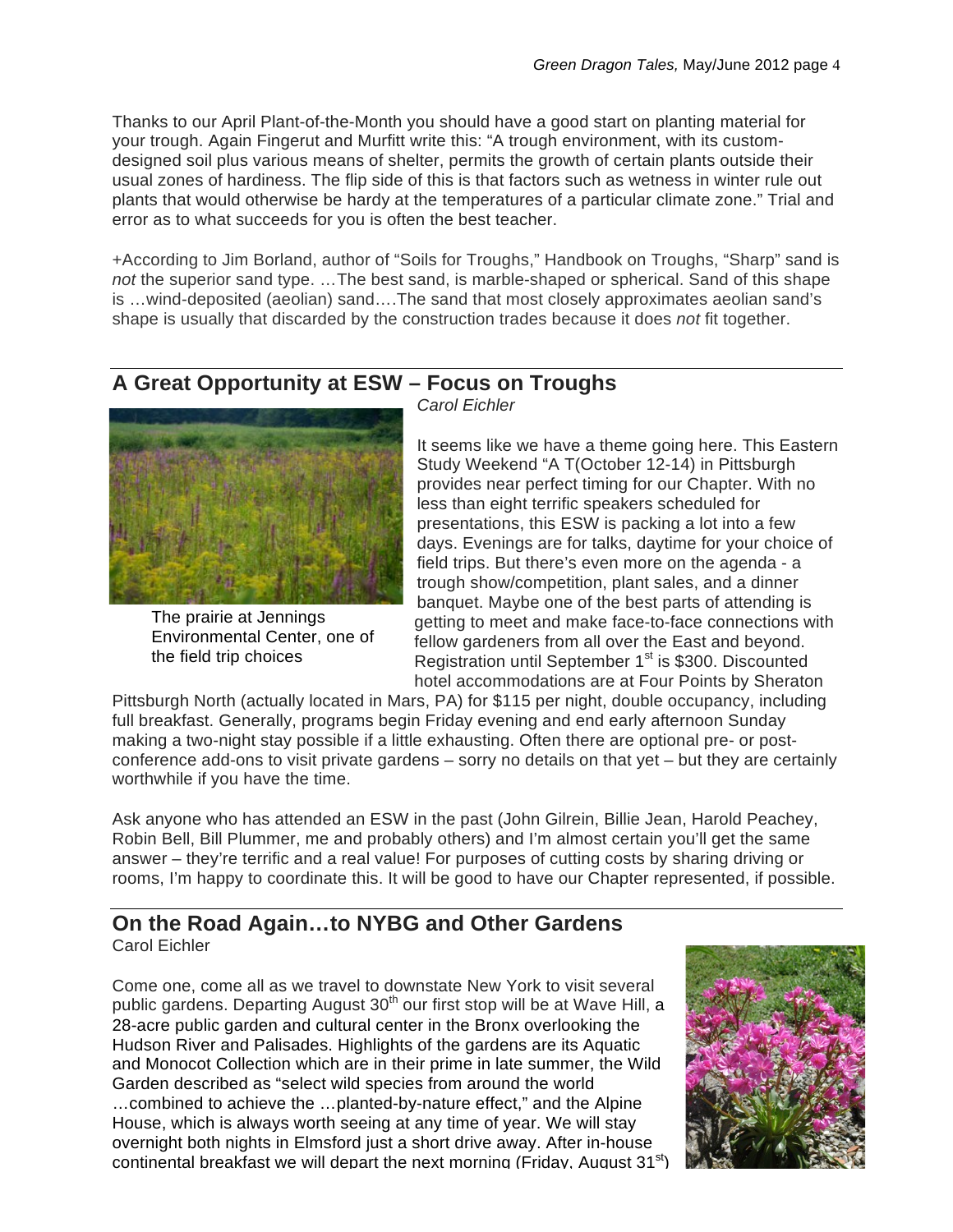

An inviting overlook, The Point, at Innisfree Cup Garden

Fogel, depending on your preferences.

for NY Botanical Garden, approximately a 30 minute drive.

We will volunteer our time in the 3-acre Rock Garden from 10 a.m. to noon, and 1 to 3 p.m., allowing a break for lunch and free time to explore the gardens on your own before they close at 6 p.m. Saturday morning we will visit Innisfree Cup Garden, described on their website as "a 150-acre public garden in which the ancient art of Chinese landscape design has been reinterpreted to create, without recourse to imitation, a unique American garden." Before heading back home, there may be time for a quick visit to the Storm King Art Center or a nearby nursery, highly recommended by Judy

Interested in joining this trip? Please contact Carol Eichler, 607-269-7070, carolithaca@gmail.com for full details including hotel arrangements and costs. Deadline date to sign-up for this trip is August  $18<sup>th</sup>$  (our August meeting). Drivers wanted.

#### **Now's the Time to Visit the Wurster Memorial Rock Garden**

The Wurster Garden always puts on a spectacular spring display. Don't miss it – plan to take a moment to visit the garden. The garden is easy to overlook, tucked away as it is, just beyond



the parking lot behind the Cooperative Extension offices at 615 Willow Avenue (or one can approach the garden via Dey Street).

On May 3<sup>rd</sup> we did some badly needed weeding and cleanup and planted nearly 2 dozen newly acquired plants purchased from vendors at the alpine plant sale at Stonecrop. Note the garden will be included in the Fall Creek Garden Tour running 11a.m.–3 p.m. June  $10^{th}$ .

If you want to help with upkeep on the garden – and learn a lot about rock garden plants in the process, be sure to contact David Mitchell dwm23@cornell.edu to be notified when work sessions are scheduled (often on Thursdays after 5 p.m.).

#### **Visiting Stonecrop: a Wow Experience**

11 of us made the trip, joining lots of other gardeners. Do you think we travelled the farthest? Some of the vendors had us beat, traveling from Vermont and Ontario Province Canada.

The rock gardens were spectacular too. Not so much happening in the veggie or perennial beds, as was to be expected. Pictures tell the story much better than words.

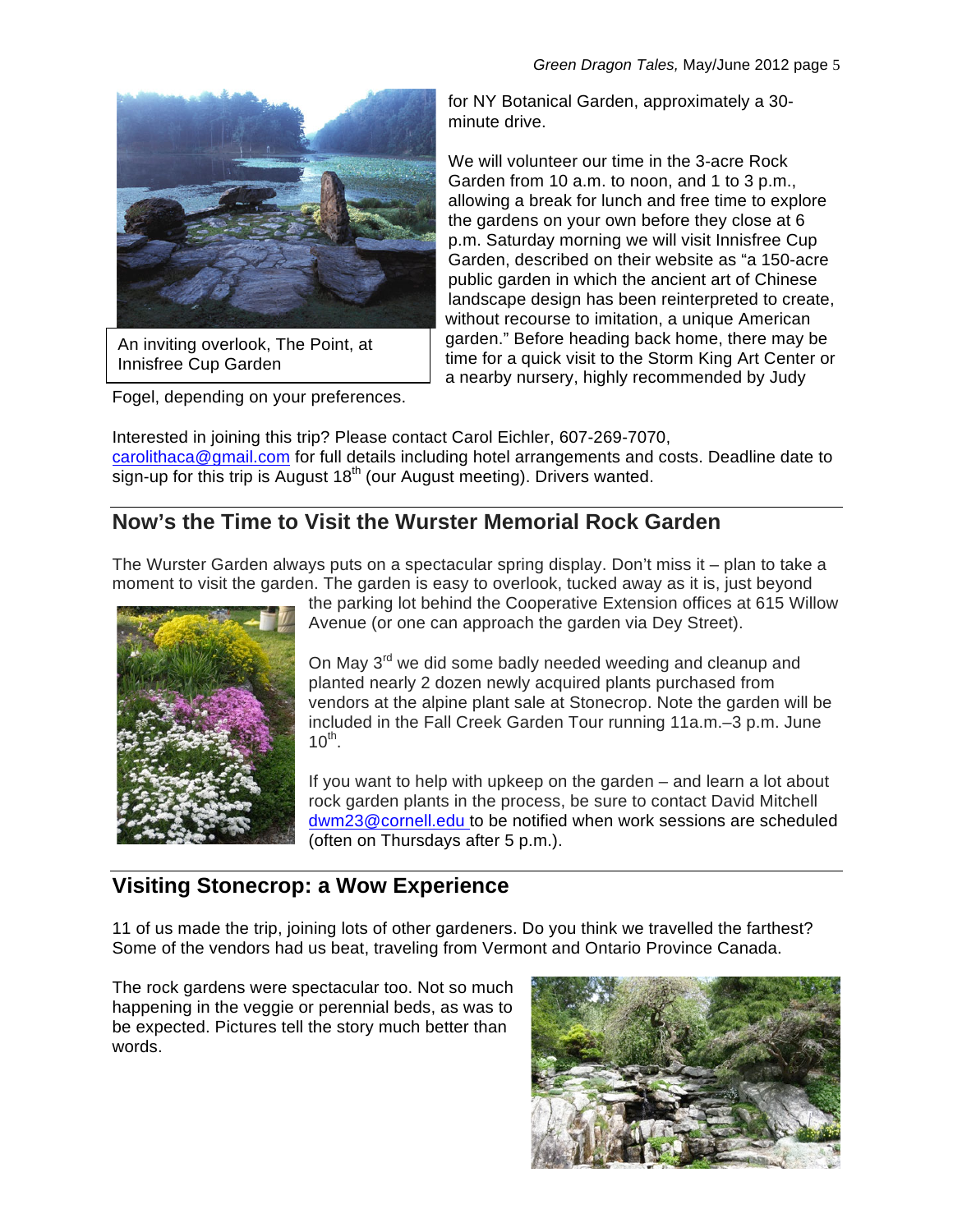

Photos: The Waterfall, green roof doghouse, Gentian acaulis 'Trotters Variety', a trough inspiration

## **2012 Program Plans**

**June 2:** Day Trip to Rochester area gardens and nurseries (Contact Billie Jean, bji1@cornell.edu to sign-up and for details)

**June 10:** Wurster Garden included in Fall Creek Garden Tour, 11 a.m. – 3 p.m. Maps available at Thompson Park (N. Cayuga and Marshall Streets). Free.

**Aug. 18:** Member Plant Sale and Dish-to-Pass Picnic at Carol Eichler & Steve Dell'Orto's home, 1562 Taughannock Blvd., Ithaca (details, next issue)

**August 30-Sept. 1:** 2-night overnight trip including working trip to New York Botanical Garden Rock Garden (See article, this issue)

**Sept. 16: Nick Turland,** NARGS Speaker, Associate Curator in the Division of Science and Conservation at the Missouri Botanical Garden in St. Louis, Missouri since 1993, Co-Director of the Flora of China Project; he will give 2 talks yet to be selected.

**October 12-14:** Autumn in the Garden: A Time for Troughs, NARGS Eastern Study Weekend in Pittsburgh, PA, hosted by the Allegheny Chapter. See article or visit the website for more info (http://home.comcast.net/~sylvialynch/Study%20Weekend%20Information.htm )

**October 20: David Fernandez**, owner of Cayuga Landscape in Ithaca: gardening with deer

**November 10: Jerry Kral,** Rochester gardener *extraordinaire*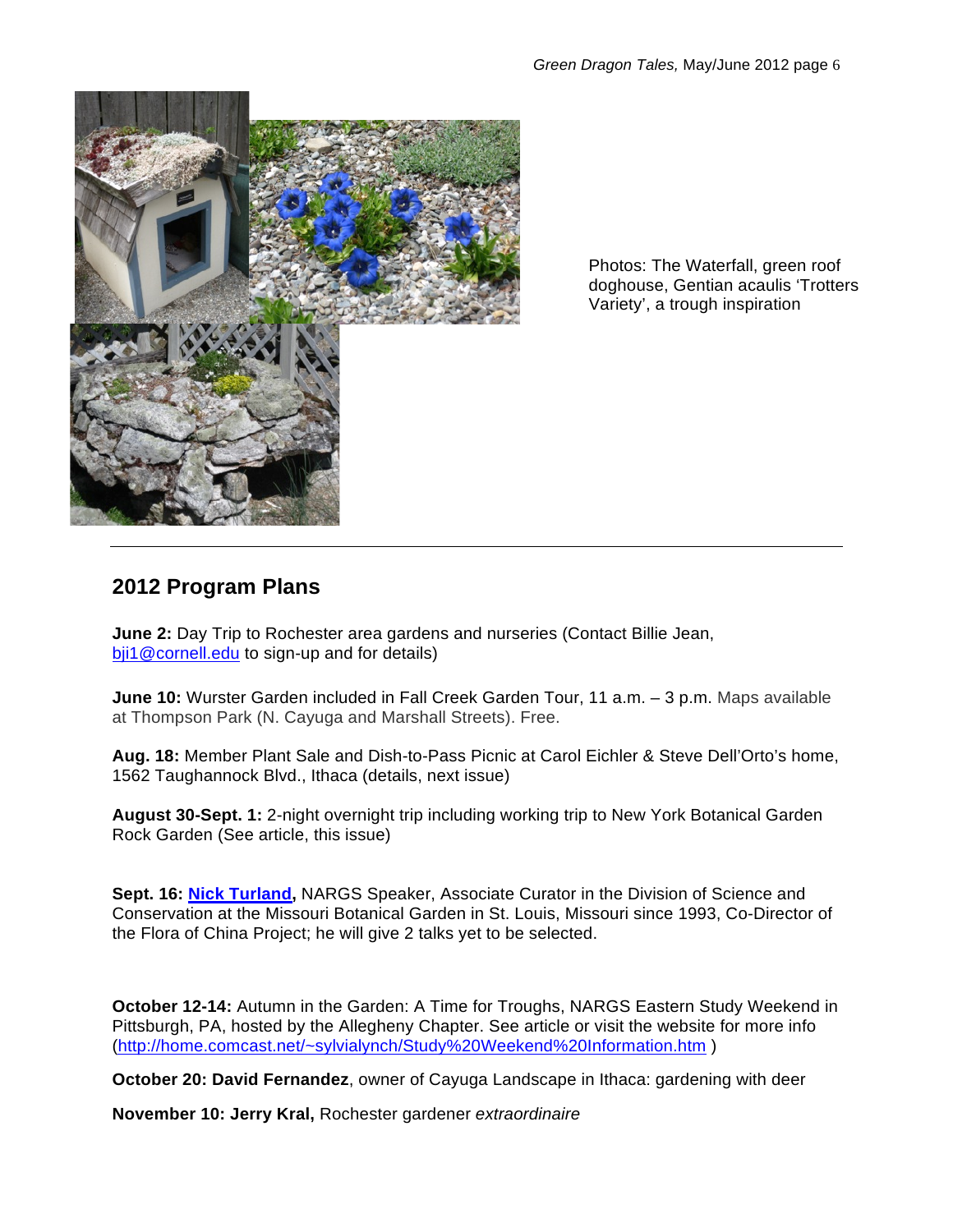Details as we learn them will be included in future newsletters and **acnargs.blogspot.com.** When in question, visit our blog.

#### **Recollections of Les Quatre Vents, Journey 2007**

*David Mitchell (Reprinted from July/August 2007 Issue of Green Dragon*

*Editor's Note: After viewing the narrated DVD-tour of Les Quatre Vents at our April meeting, I thought we'd all enjoy reading this article about our visit there, as well as other gardens, 5 years ago.*

A lucky thirteen: Mary Stauble, Bill Stark, Billie Jean Isbel, David Mitchell, Jerry Weiland, Joy Coletta, Carolyn Yaeger, Pat Curran, Carol Eichler, Colette Menassian, Donna Kraft, Barb Hamlin, and John Gilrein, made the 554 mile journey north to Frank Cabot's garden, *Les Quatre Vents*, on June 14, 2007. Along the way, some of us stopped at the Montreal Botanical Garden and made a bee line to the alpine garden. I was especially struck by the tall rock formations and the use of weathered pines at the top, effectively simulating an alpine environment.

Onward, passing Quebec City and finally to the tiny town of LaMalbaie, to our hotel, Auberge au Petit Berger, nestled on a hill overlooking the St. Lawrence River. To our delight we discovered dinner and breakfast were included. We had the restaurant all to ourselves as we were one of the very first tourists to visit the area for the season. A friendly chef came out and talked to us about what he could prepare. The dinner was great, but not to be our best on the trip.

The next morning we drove over to Frank Cabot's, a five-minute drive. Billie Jean had the security code to open the gate and we drove in. We eventually obeyed the signs and parked our cars in a field, then walked down a long road lined with tall Lombardy poplars to the main house where Frank was waiting.

Frank's book, *The Greater Perfection*, is the story about the gardens and is a must read before and after visiting. It is an incredible place, made even more so by having been guided by the garden designer himself. Frank carried a note pad and a camera, stopping to write and to photograph moments he liked. It was nice to see the gardener enjoying his work. The tour lasted over two hours and then we had lunch near the terrace just opposite the white garden. With the entire place to ourselves for the day we were free to revisit areas. Later several of us bought Frank's book and he happily wrote a personal note and signed each one.

With the highlight of our trip now behind us, we headed straight for Quebec City and checked into the Hotel Chateau Bellevue, located in the shadow of the famous Chateau Quebec. We all had the evening and following afternoon free to explore the walled city. Then on the road again, heading toward Maria Galletti's well-known nursery, Alpine Mont Echo, in Sutton. On the way we stopped at Parc Marie-Victorin in Kingsey Falls about 100 miles southwest of Quebec City.

Parc Marie-Victorin was nothing like Frank's and it took some adjustment of attitude to appreciate. The garden is more public and makes use of whimsical sculptures throughout, some being planted topiaries. Hours later we arrived in Sutton and checked into our bed and breakfasts, Pinorama and Chevalier Mont Echo. Dinner was at Il Duetto, an Italian restaurant housed in a converted barn. Again, we had a wonderful chef who came out and chatted with us. It was the best dinner most of us had during the four-day trip.

The next morning, the final day of our trip, Maria Galletti gave us a tour of her fabulous gardens, ranging from alpine to woodland. She has recently been collecting plants in Nova Scotia and Newfoundland, adding even more interesting plants you won't find in gardens or in the trade. In her nursery we devoured plants with our eyes and bought wildly without any regard as to what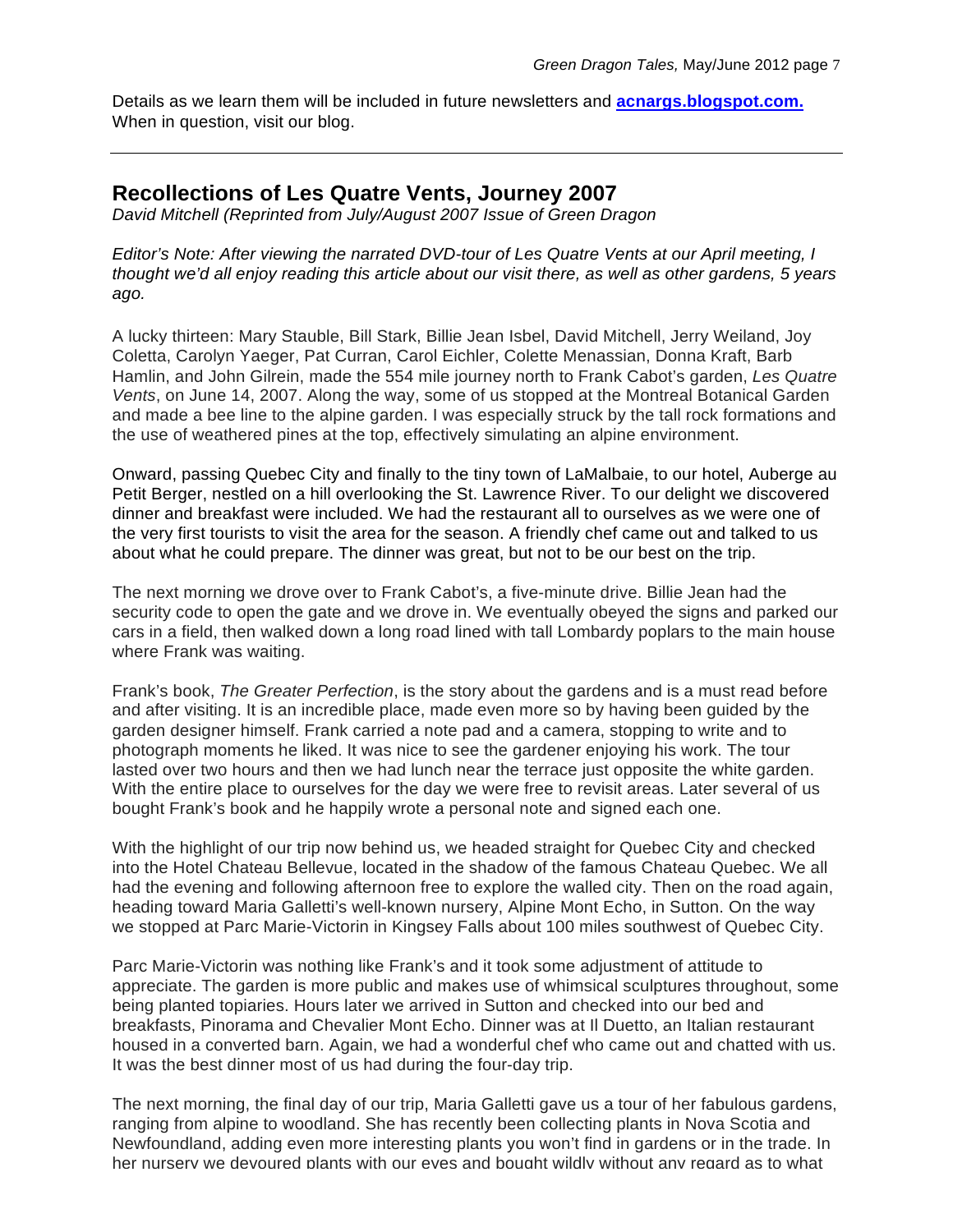to do with them later. The plants had to be shipped because we could not get a government plant inspector. After prying ourselves away from the gems we discovered, we drove to Cady's Falls, a nursery in Morrisville, Vermont. Owner Don Avery is an avid plant collector and his display gardens are amazing. There was so much to see including alpine, woodland, perennial beds, and dwarf conifers. We once again devoured plants and this time we were able to take them back with us on our long drive home.

### **Round 2 Seed Exchange Stats**

In case you were wondering. We filled 260 orders in the  $2<sup>nd</sup>$  Round, sometimes called the Surplus Round, slightly down from last year. Total number of packets ordered: 15,992, while 30% of the requests were for 100 seed packets. Ahh, each of those dreaded 100-packet orders took a lot of time to fill! Thanks again everyone who helped. We are passing this task off to another Chapter next year.

#### **Lessons learned at the trough workshop**

*Bill Stark*

Technical:

1) Gravity isn't your friend. I've seen many successful troughs built over inverted bowls, but there are limits to this method that we exceeded at the workshop. We built a standard trough over an inverted fishbox that had about 16" high vertical walls. As the walls were built up, the hypertufa began to sag, thickening the walls. Pushing or pounding on one wall moved or vibrated the other 3 walls and they sagged even more. Using a dryer mix didn't help. Finally, we cut 4 wood boards to loosely fit around the outside of the trough and then wrapped a chain and come-along around the boards. We used the come-along to squeeze the boards together with 100's of pounds of force. This stopped the sagging and we were able to finish the trough. An inner + outer mold would have prevented the sagging, sloping or shorter walls would have reduced the sagging and applying the hypertufa to the inside of the fishbox instead of the outside would have probably worked better.

2) One mix fits all. We had offered to provide 5 different hypertufa mixes but we ended up using only the Hi Sand mix because it's stronger and all the mixes look the same. The Hi Sand mix is a bit heavier, but members chose to build foam core troughs to reduce weight.

3) All the foam cores that members brought to the workshop were not sanded enough for the surface bonding cement to properly adhere. This has to be emphasized at any future workshop.

#### Organizational:

1) We had too many options. Building both standard and foam core troughs at the same workshop didn't work out very well. I became tied to the cement mixer making hypertufa for standard troughs and I couldn't help members building the new foam core troughs. Christina, BZ and Harold stepped in and helped others - but as a result, they weren't able to finish all of their projects. One solution would be to hire someone to operate the cement mixer. 2) Charge a nonrefundable fee when members sign up for a workshop. After you buy the materials, members cancel.

# **Responsible People/2012 Board Members**

- Chair: Carol Eichler, carolithaca@gmail.com
- Program: John Gilrein, basecamp@alum.syracuse.edu
- Program Committee Members: Nari Mistry
- Secretary: Mary Stauble, mes2@cornell.edu
- Treasurer: BZ Marranca, mmm10@cornell.edu